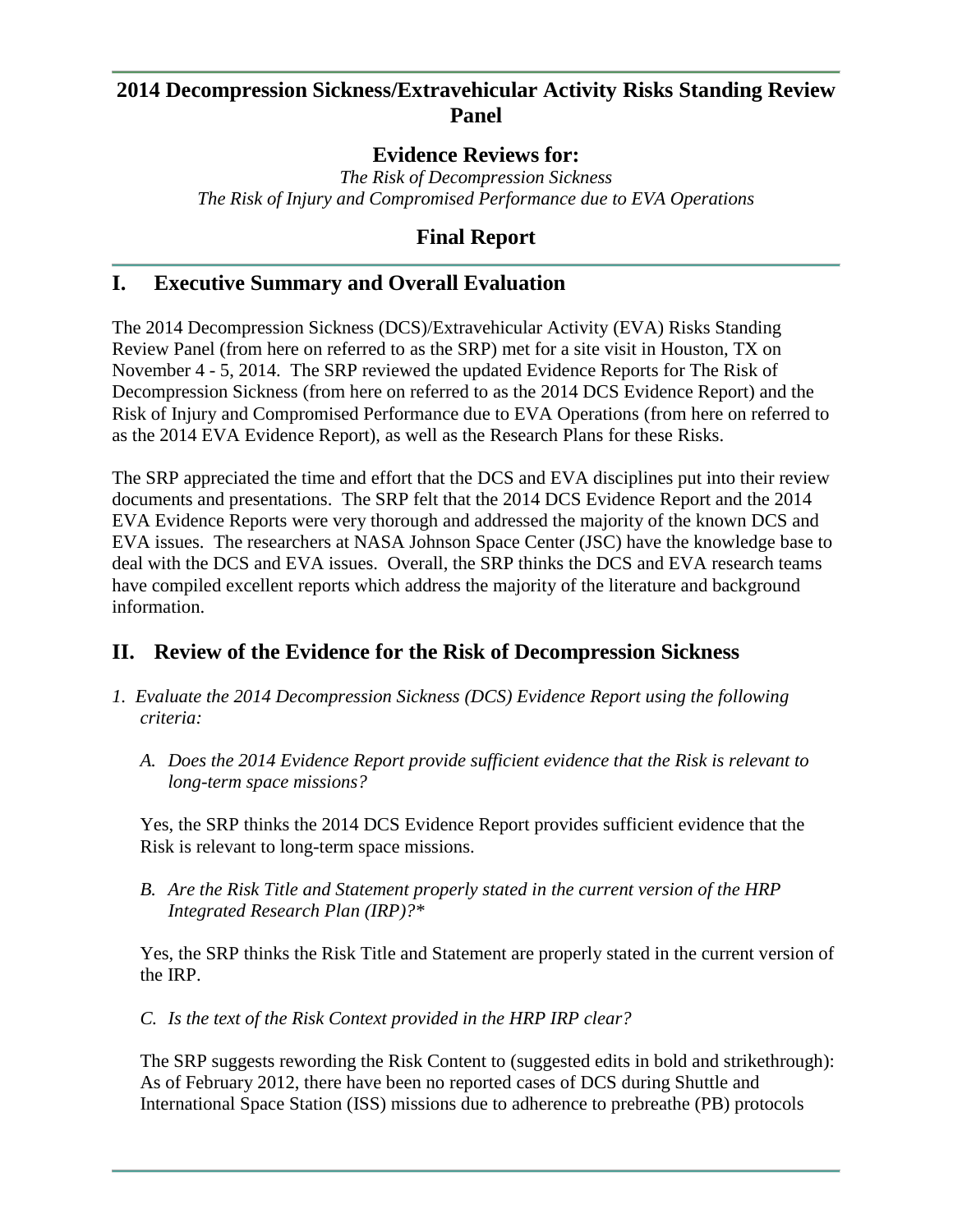rigorously developed and validated specific to Shuttle and ISS operational environments and EVA scenarios, *as well as possible physiologic changes induced by microgravity*. Although DCS risk has been greatly reduced through these PB protocols, it is at the expense of significant crew time and consumable usage. This need for significant crew time and consumables will not meet the *anticipated* needs of the human space exploration program.

The architectures being developed by NASA for future exploration beyond low Earth orbit differ from previous vehicles and EVA systems in terms of vehicle saturation pressures, breathing mixtures, EVA frequency, EVA durations, *EVA goals,* and pressure profiles, and will almost certainly differ in terms of the definition of acceptable DCS risk and *in-situ* DCS treatment capabilities. The use of suit ports, variable pressure EVA suits, intermittent recompressions, and possibly abbreviated purges with PB gas mixtures of less than 100% oxygen represent a paradigm shift in the approach to EVA with the potential of reducing EVA crew overhead and consumables usage by two orders of magnitude. However, the role and impact of these variables on the overall probability of DCS is theoretical, *and* without empirical data to support the theory. In addition, the acceptable level of DCS risk is highly dependent on the availability of treatment capability.

## *D. Does the evidence base make the case for the knowledge-type gaps presented?*

Yes, the SRP thinks the evidence base makes the case for the knowledge-type gaps presented.

*E. Are there any additional knowledge-type gaps that should be considered for this specific Risk?*

Yes, the SRP suggests adding a knowledge-type gap that addresses the ultimate pressure of exploration gas to include effects of hypoxia.

*F. Does the Evidence Report address relevant interactions between this Risk and others in the HRP IRP?*

The SRP was pleased with the interaction between the DCS discipline and the EVA discipline and encourages the DCS discipline to look at other HRP disciplines for relevant interactions.

*G. Are the qualifications of the author(s) appropriate for identifying the evidence base necessary to characterize the given Risk?*

Yes, the SRP strongly believes that the team of authors is very knowledgeable and there are enough team members of different disciplines and backgrounds to make assessments.

*H. Is there information from other HRP disciplines that need to be included in the 2014 Evidence Report?*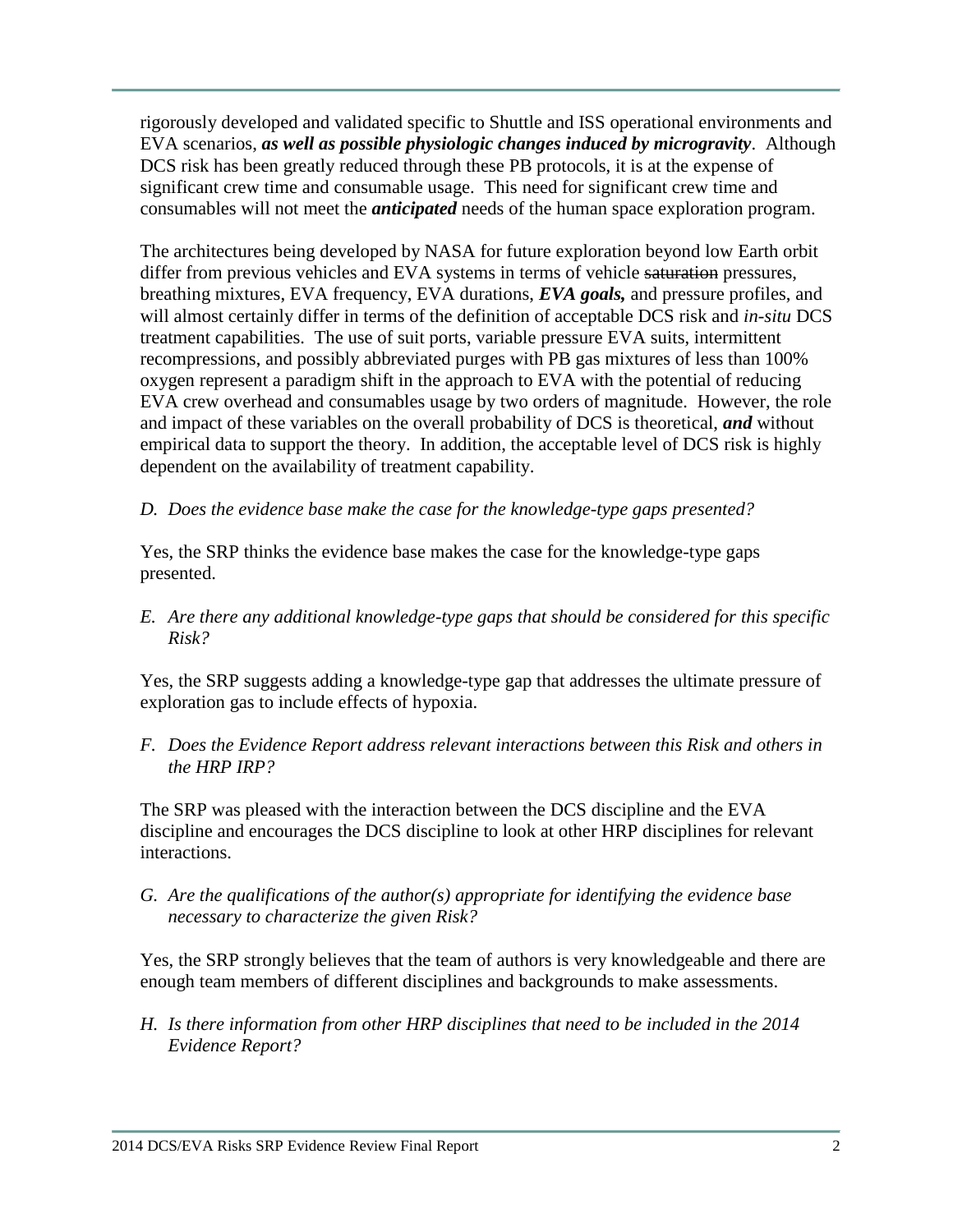There is no additional information from the other HRP disciplines that needs to be included in the 2014 DCS Evidence Report.

*I. Is the breadth of the cited literature sufficient?*

The SRP thinks that there is significant literature missing from the 2014 DCS Evidence Report.

Specifically recent research with respect to U-2 pilots, strengthen the concern for the current Gap DCS7. The following list of references are additional documents on the recant neurological DCS in United States Air Force (USAF) U-2 pilots. It also includes the followup research on the white matter lesions in these pilots. Although the cause-and effect relationship has yet to be defined, the SRP thinks the 2014 DCS Evidence report should at least discuss these new developments. The SRP suggest incorporating some of these references in the Evidence Report.

*McGuire SA, Sherman PM, Brown AC, Robinson AY, Tate DF, Fox PT, Kochunov PV. Hyperintense white matter lesions in 50 high altitude pilots with neurologic decompression sickness. Aviat Space Environ Med 2012; 83: 1117 – 22.*

*Jersey SL, Jesinger RA, Palka P. Brain magnetic resonance imaging anomalies in U-2 pilots with neurological decompression sickness. Aviat Space Environ Med 2013; 84:3–11.*

*Stephen McGuire, Paul Sherman, Leonardo Profenna, et al. White matter hyperintensities on MRI in high-altitude U-2 pilots Neurology 2013;81;729-735.*

*Stephen A. McGuire, David F. Tate, Joe Wood, et al. Lower neurocognitive function in U-2 pilots: Relationship to white matter hyperintensities Neurology 2014;83;638- 645.*

*Michaelson RS, Pilmanis AA, Morgan T. Report of Evaluation of Decompression Sickness, Beale AFB10-14 AUG 2009. AFRL-SA-BR-TR-2010-0008 Sept 2009.*

*Webb JT, Woodrow AD, Maresh RW. Decompression sickness and U-2 operations: Summary of research findings and recommendations regarding use of exercise during prebreathe. AFRL-SA-BR-TR-2009-0018, March 2010.*

*Pilmanis AA, Wright B, Bryant D, Wade M. U-2S Cockpit Altitude Reduction Effort Rapid Decompression: Physiological Risk Review. AFRL-SA-WP-SR-2014-000. January 2014.*

Some additional references the SRP thinks may be of value to the 2014 DCS Evidence Report are listed below. Specifically, the SRP thinks the 2014 DCS Evidence Report should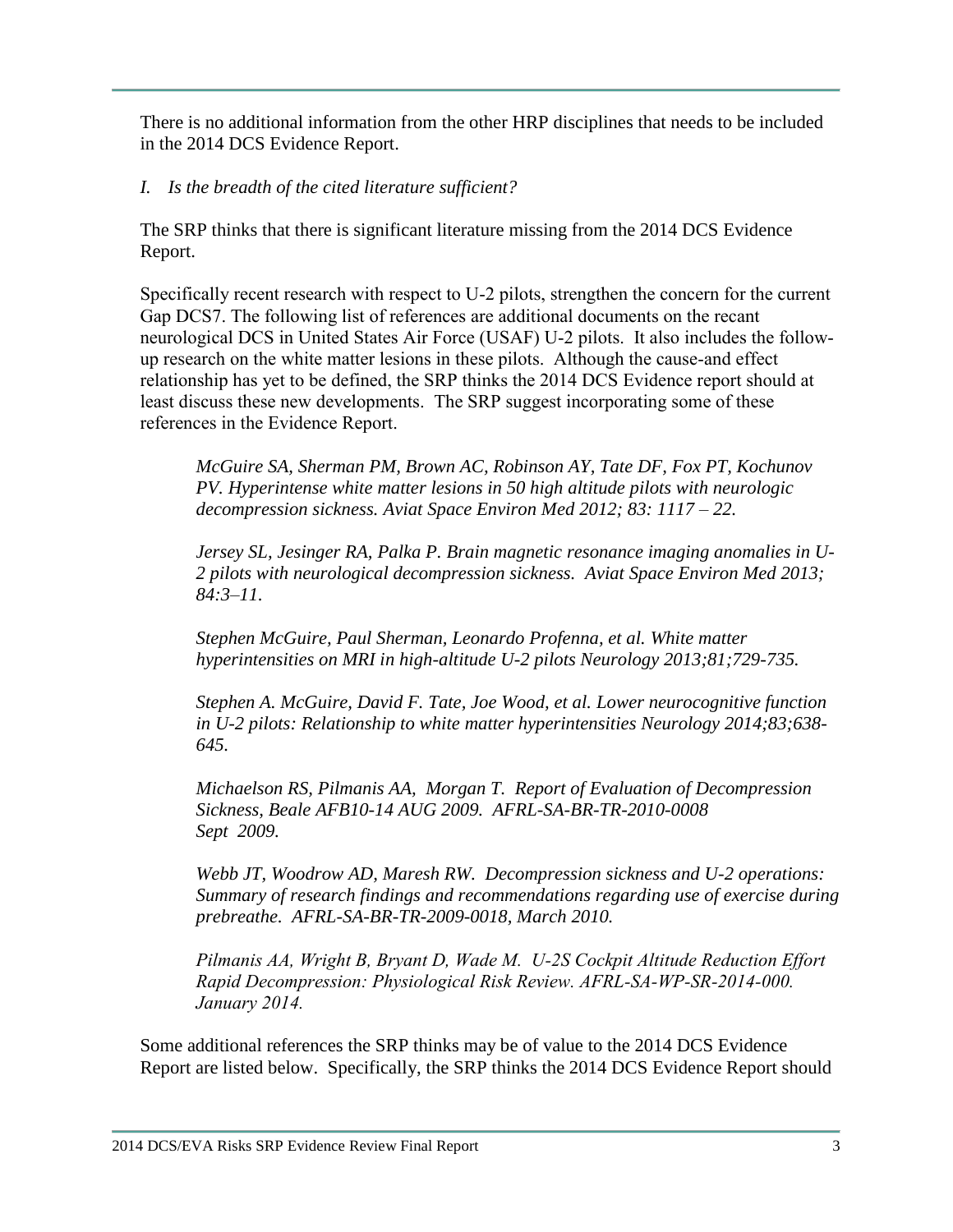provide a more in depth review of the potential of Cerebral Arterial Gas Embolism (some references provided below).

*Weenink RP, Hollmann MW, van Hulst RA. Acute neurological symptoms during hypobaric exposure: consider cerebral air embolism. Aviat Space Eviron Med 2012; 83:1084-91.*

*Krebs MB, Pilmanis AA. Human pulmonary tolerance to altitude-induced dynamic overpressure. AL/CF-TR-1996-0058. 1996:66pp.*

*Veronneau SJH, Pilmanis AA, Mohler SR. Cerebral gas embolism in a commercial pilot during unpressurized flight. (Abstract) Aviat. Space Environ. Med. 1995;66:479.*

*Webb JT, Pilmanis AA. Fifty years of decompression sickness research at Brooks AFB, TX: 1960-2010 . Aviat Space Environ Med 2011; 82(5, Suppl.):A1–A25.*

*Pilmanis AA, Webb JT, Balldin UI. Partial pressure of nitrogen in breathing mixtures and risk of altitude decompression sickness (DCS). Aviat Space Environ Med Aviat Space Environ Med 2005; 76:635-641.*

*Pilmanis AA, Olson RM, Fischer MD, Wiegman JF, Webb JT. Exercise-induced altitude decompression sickness. Aviat. Space Environ. Med. 1999;70:22-9.*

*Webb JT, Pilmanis AA, Kannan N, Olson RM. The effect of staged decompression while breathing 100% oxygen on altitude decompression sickness. Aviat. Space Environ. Med. 2000;71:692-8.*

*Webb JT, Krause KM, Pilmanis AA, Fischer MD, Kannan N. The effect of exposure to 35,000 ft on incidence of altitude decompression sickness. Aviat. Space Environ. Med. 2001;72:509-12.*

*Pilmanis AA, Webb JT, Kannan N, Balldin UI. The risk of altitude decompression sickness at 12,000 m and the effect of ascent rate. Aviat Space Environ Med 2003;74:1052-7.*

*Gibbons JA, Ramsey C, Wright JK, Pilmanis AA. Case history of serious altitude decompression sickness following increased rate of ascent. Aviat Space Environ Med 2003;74:675-8.*

*Bryce LM, Butler WP, Pilmanis AA, King H. Headache and altitude decompression sickness: joint pain or neurological pain. Aviat Space Environ Med 2006; 76:1074-8.*

*Pilmanis AA, Krause KM, Webb JT, Petropoulos LJ, Kannan N. Optimizing the physiological concepts for future extravehicular (EVA) operations. Reusable Launch Vehicle Human in Space Workshop Proceedings. 1997.*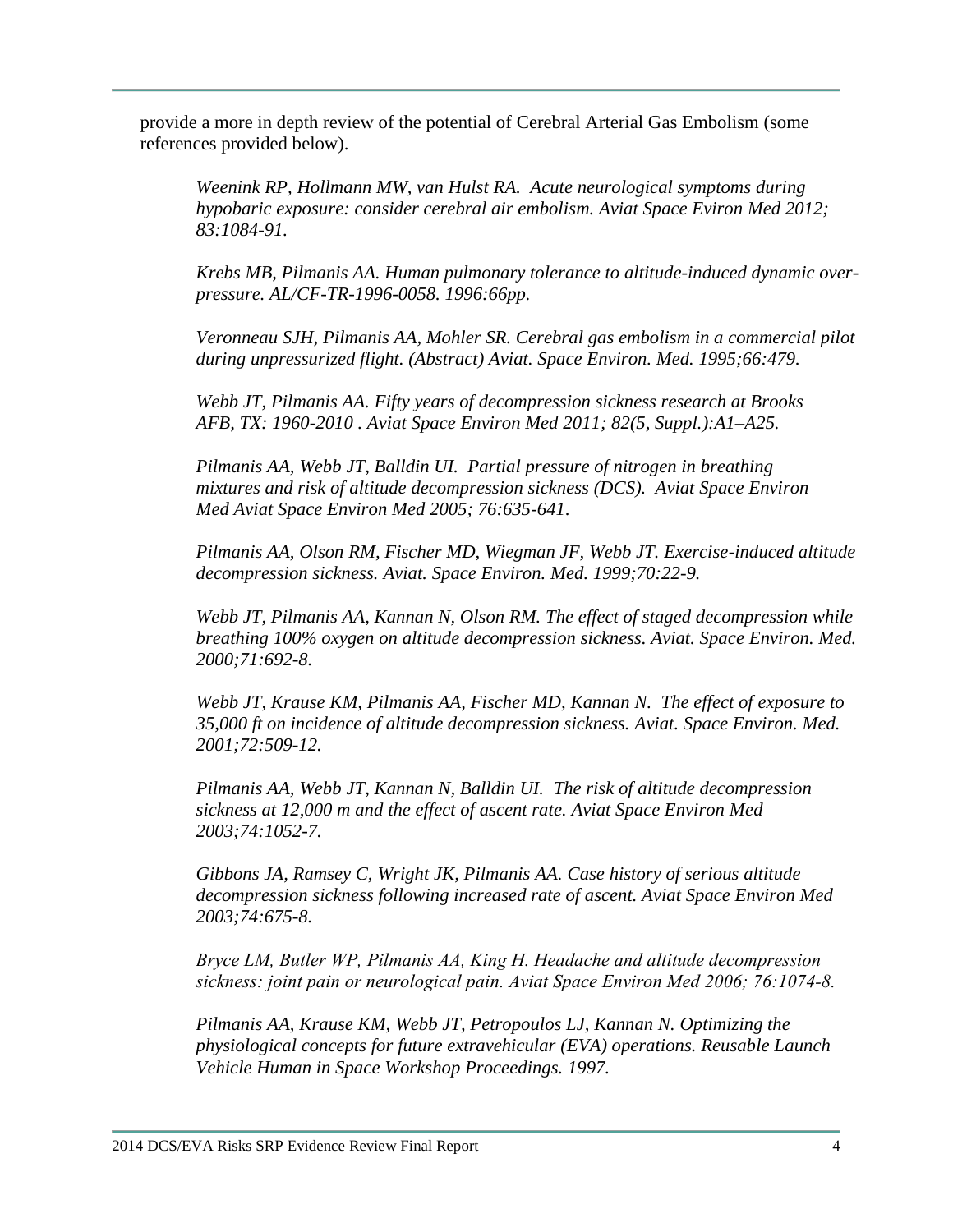*Webb JT, Pilmanis AA, Krause KM. Preoxygenation time versus decompression sickness incidence. 36th Annual SAFE Symposium Proceedings. 1998:419-24.*

*Pilmanis AA, Krause KM, Webb JT, Petropoulos LJ, Kannan N. Staged decompression to a 3.5 psi EVA suit using an argon-oxygen (ARGOX) breathing mixture. Proceedings of the First Biennial Space Biomedical Investigators' Workshop. January 11-13, 1999, League City, TX. 1999:124-6.*

*Webb JT, Beckstrand DP, Pilmanis AA, Balldin UI. Decompression sickness during simulated extravehicular activity: to ambulation vs. non-ambulation. Aviat Space Environ Med 2005; 76:778-81.*

The SRP suggests that there may be pertinent literature found in the USAF Aeromedical Library at Wright-Patterson AFB, Dayton, Ohio. Specifically, reports on the USAF Manned Orbital Laboratory Program. This program included manned long-term low pressure exposures using various breathing gases. It also included fire hazard reports.

Lastly, there may be relevant diving research. There have been publications with regards to interruption of oxygen pre-breathe:

*Seth Y. Flagg, David P. Regis, Kyle Petersen, Richard T. Mahon Interrupted oxygen pre-breathing and decompression outcomes in swine. Aviat Space Environ Med 84 (1), January 2013 , 12-16(5),* 

and Thom's work with microparticles:

*Thom SR, Fisher D, Zhang J, Bhopale VM, Ohnishi ST, Kotake Y, Ohnishi T, Buerk DG. Stimulation of perivascular nitric oxide syn- thesis by oxygen. Am J Physiol Heart Circ Physiol 284(4): 1230-9, 2003.*

*Thom SR, Milovanova TN, Bogush M, Bhopale VM, Yang M, Bushmann K, et al. Microparticle production, neutrophil activation, and intravascular bubbles following open-water SCUBA diving. J Appl Physiol 112(8): 1268-78, 2012.*

*Thom SR, Milovanova TN, Bogush M, Yang M, Bhopale VM, Pollock NW, et al. Bubbles, microparticles, and neutrophil activation: Changes with exercise level and breathing gas during open-water SCUBA diving. J Appl Physiol 114(10): 1396-405, 2013.*

*Thom SR, Yang M, Bhopale VM, Huang S, Milovanova TN. Microparticles initiate decompression-induced neutrophil activation and subsequent vascular injuries. J Appl Physiol 110(2): 340-51, 2011.*

*Thom SR, Yang M, Bhopale VM, Milovanova TN, Bogush M, Buerk DG. Intramicroparticle nitrogen dioxide is a bubble nucleation site leading to decompression-induced neutrophil activation and vascular*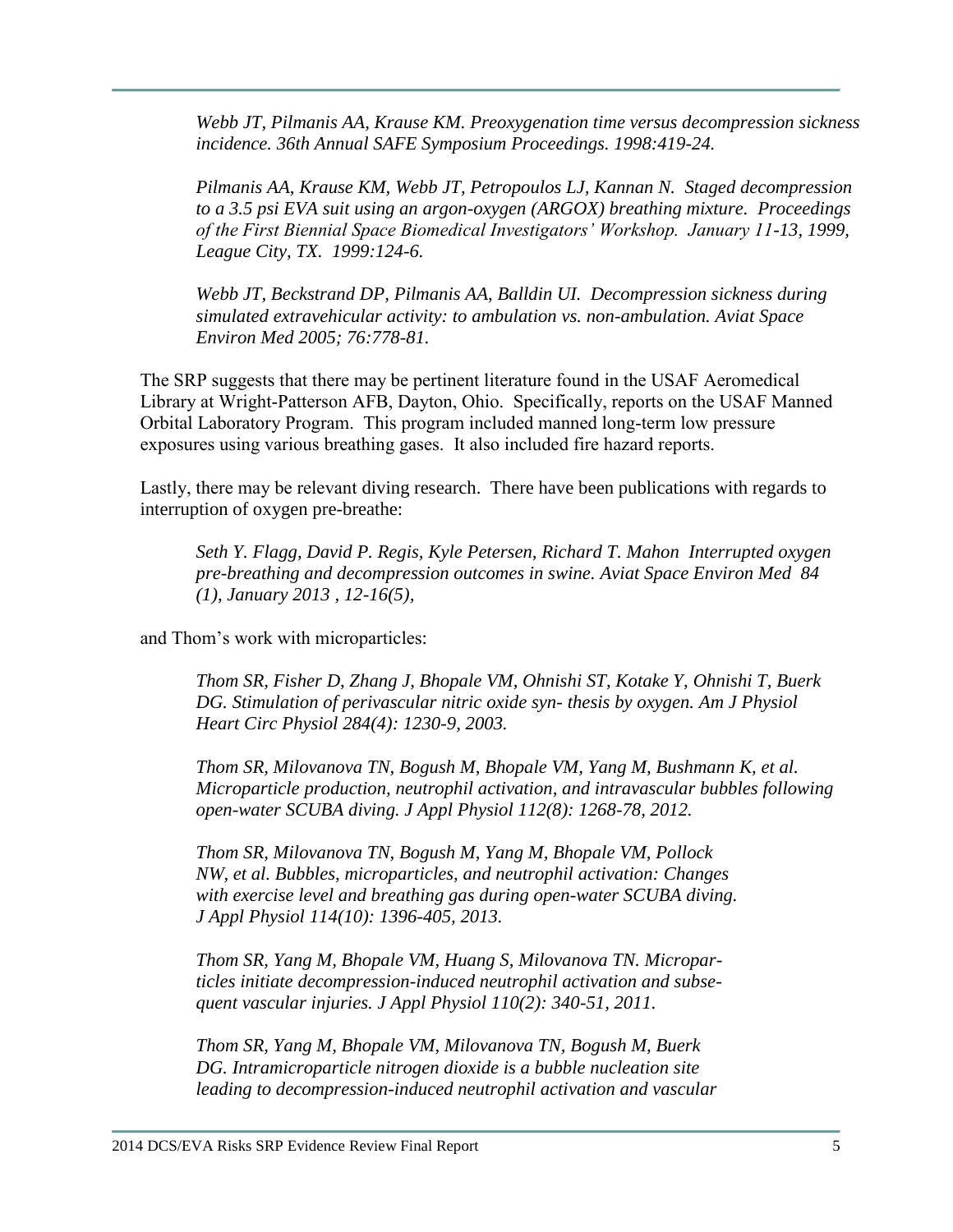*injury. J Appl Physiol 114(5): 550-8, 2013.*

As well as reviews from the large body of literature relating to chronic central nervous system (CNS) changes in bypass surgery which gives further justification for measuring long term effects of 'silent bubbles'. Likewise, a search and review of technical reports for diving published by the US Navy at the Navy Experimental Diving Unit and Naval Submarine Research Lab. Furthermore these institutions have dealt with and continue to deal with similar challenges of EVA Operations in the realm of saturation diving and submarine health. In particular, the issues of limited resource allocation for normal and emergent situations requiring the prevention and treatment of DCS while still maintaining primary mission goals. Though no specific recommendations are made with respect to citations from these institutions, the SRP would like to recommend these resources for consideration.

*J. What is the overall quality and readability of the 2014 Evidence Report?*

The SRP thought the 2014 DCS Evidence Report was well written and organized.

# **III. Review of the Evidence for the Risk of Injury and Compromised Performance due to EVA Operations**

- *1. Evaluate the 2014 Risk of Injury and Compromised Performance due to EVA Operations (EVA) Evidence Report using the following criteria:*
	- *A. Does the 2014 Evidence Report provide sufficient evidence that the Risk is relevant to long-term space missions?*

Yes, the SRP thinks the 2014 EVA Evidence Report provides sufficient evidence that the Risk is relevant to long-term space missions.

*B. Are the Risk Title and Statement properly stated in the current version of the HRP Integrated Research Plan (IRP)?\**

Yes, the SRP thinks the Risk Title and Statement are properly stated in the current version of the IRP.

*C. Is the text of the Risk Context provided in the HRP IRP clear?*

The SRP suggests rewording the Risk Content to (suggested edits in bold): Performance of spaceflight EVA consists of placing a human in a micro-environment, which must provide all the life support, nutrition, hydration, waste and consumables management function of an actual space vehicle, while allowing crewmembers to perform as close as possible to their 1-g shirt-sleeved performance. Influences from the combination of EVA or EVA training operational factors (e.g., task, equipment and resources design, altered gravity environment, *operational pressure*), suit design (e.g., suit fit, CG location, joint flexibility) and crew characteristics (e.g., physical preparation, state of fatigue) can place physiological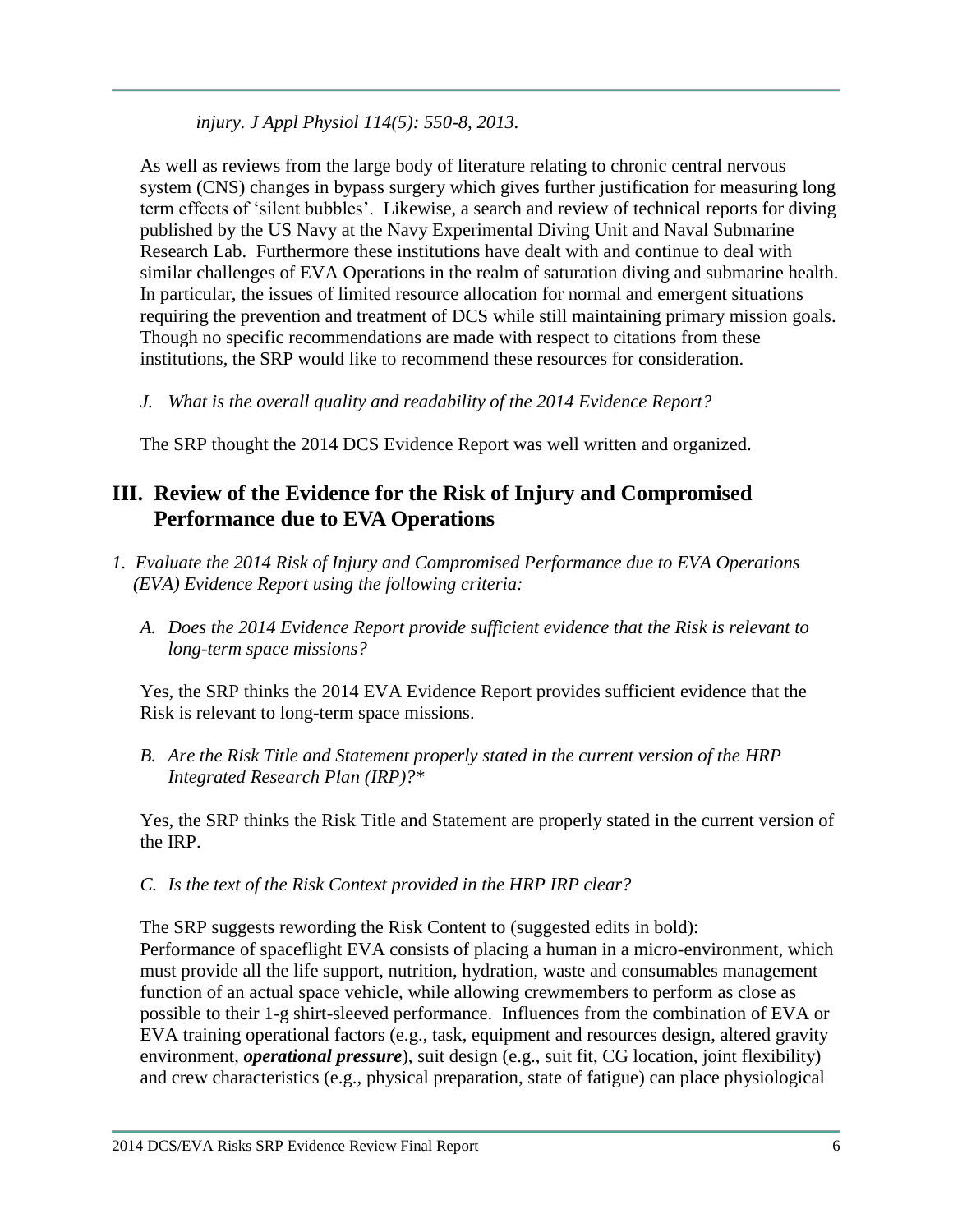and functional demands on the crew that lead to injury, compromised physiological performance and incomplete mission objectives.

## *D. Does the evidence base make the case for the knowledge-type gaps presented?*

Yes, the SRP thinks the evidence base makes the case for the knowledge-type gaps presented.

*E. Are there any additional knowledge-type gaps that should be considered for this specific Risk?*

Yes, the SRP suggests adding the following knowledge-type gaps:

- Section III.2. In-Suit Physical Environment of the 2014 EVA Evidence Report should include sections on the following conditions:
	- o Ebullism: The **primary** purpose of a pressure suit in space is to provide protection against ebullism. The topic of ebullism should either be included in the DCS section or in the EVA section. The reference below covers the topic in detail.
		- *Murray DH, Pilmanis AA, Blue RS, Pattarini JM, Law J, Bayne CG, Turney MW, Clark JB. Pathophysiology, prevention, and treatment of ebullism. Aviat Space Environ Med 2013; 84(2):1-8.*
	- o DCS covered in DCS documents
	- o Embolism (see section II.1.I above)
	- o Hypocapnia
	- o Hypercapnia

## *F. Does the Evidence Report address relevant interactions between this Risk and others in the HRP IRP?*

The SRP was pleased with the interaction between the EVA discipline and the DCS discipline and encourages the EVA discipline to look at other disciplines within the HRP for relevant interactions.

*G. Are the qualifications of the author(s) appropriate for identifying the evidence base necessary to characterize the given Risk?*

Yes, the SRP strongly believes that the authors are very knowledgeable and that the team at NASA JSC has a wealth of knowledge in this area.

*H. Is there information from other HRP disciplines that need to be included in the 2014 Evidence Report?*

There is no additional information from the other HRP disciplines that needs to be included in the 2014 EVA Evidence Report.

*I. Is the breadth of the cited literature sufficient?*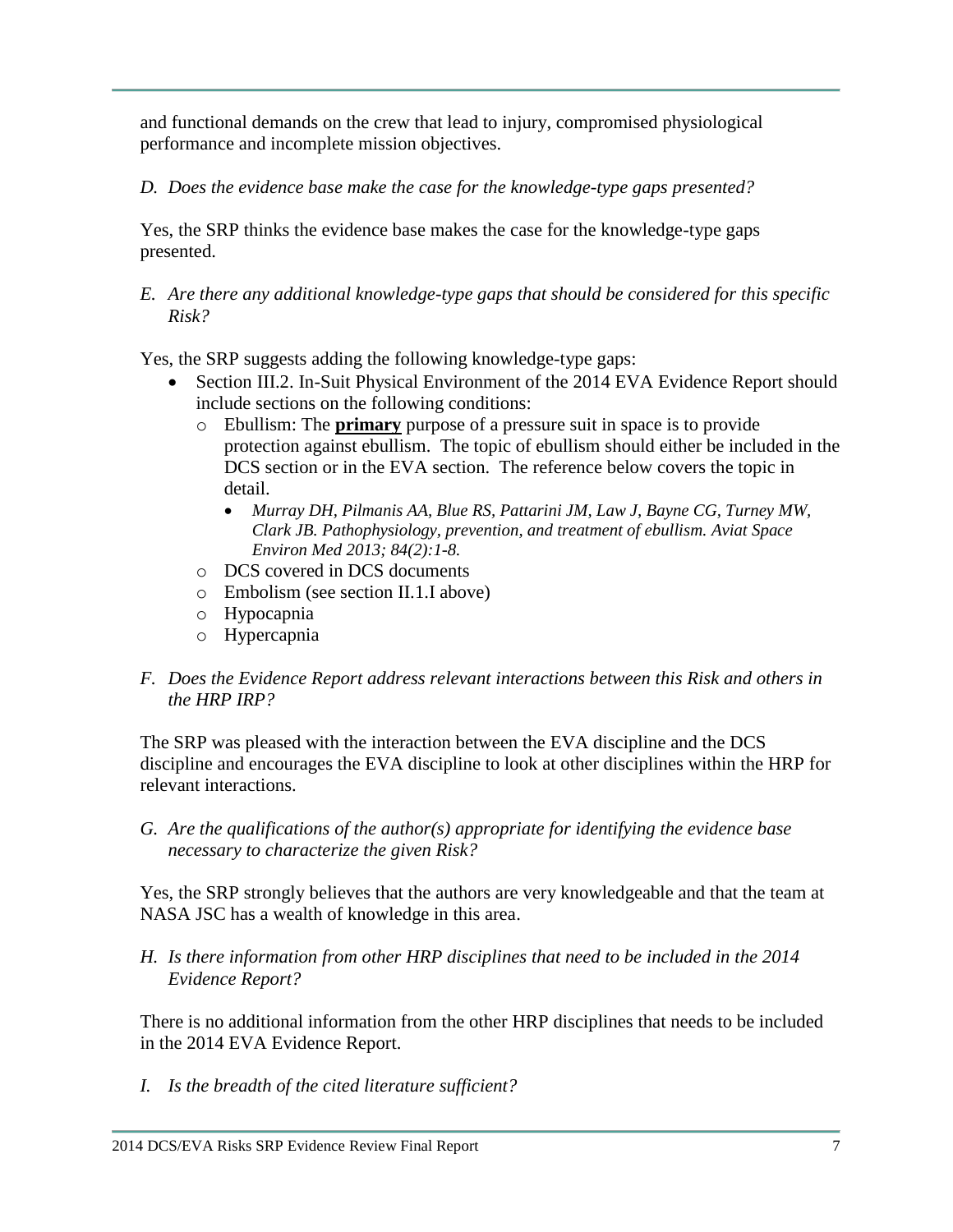Currently the SRP thinks the breadth of the cited literature is not sufficient, but can easily be corrected if the items in E. above are added to the 2014 EVA Evidence Report.

*J. What is the overall quality and readability of the 2014 Evidence Report?*

The overall quality and readability of the 2014 Evidence Report is good.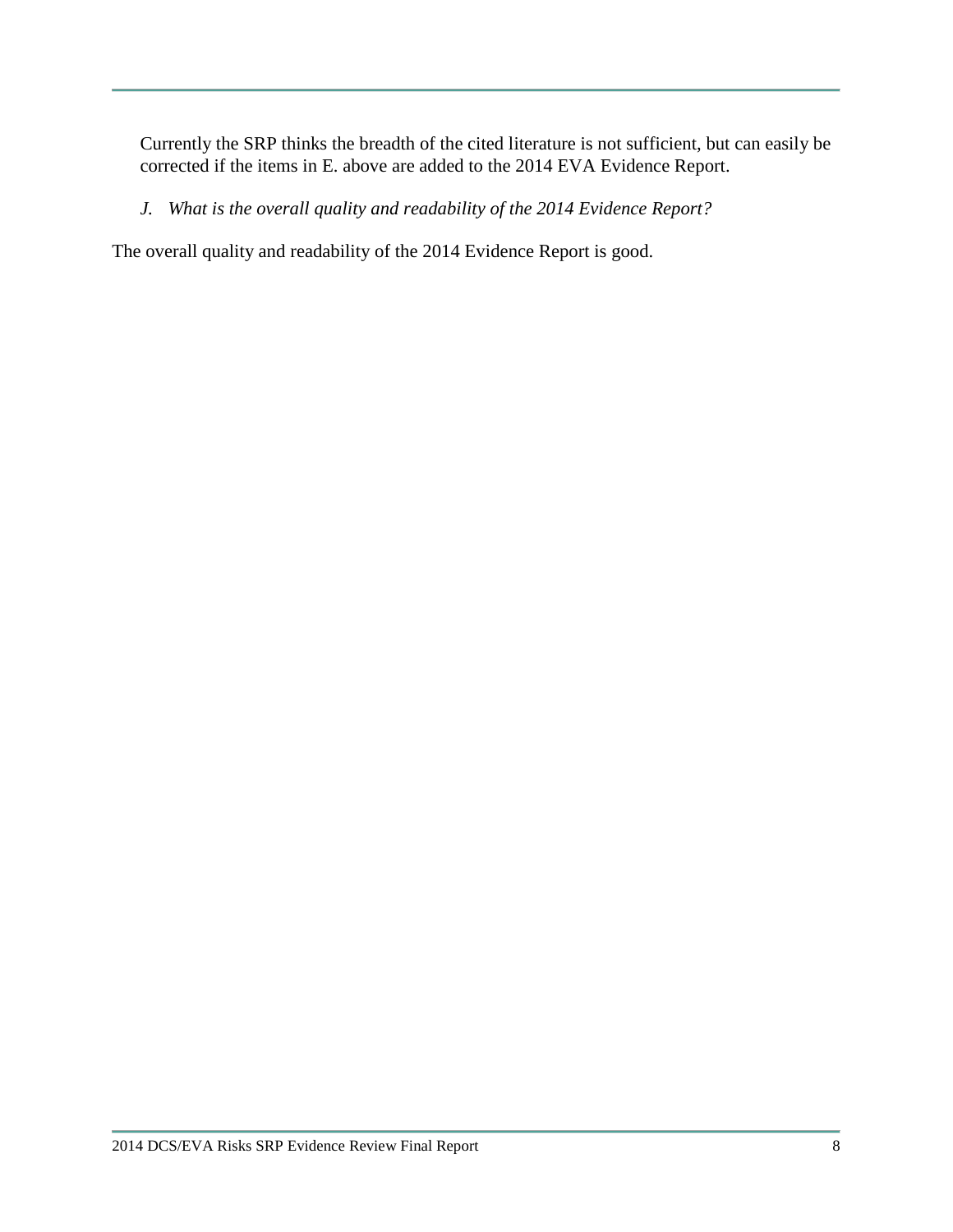# **IV. 2014 DCS/EVA Risks SRP Evidence Review: Statement of Task for the Risk of Decompression Sickness (DCS) and the Risk of Injury and Compromised Performance due to EVA Operations (EVA)**

In 2008, the Institute of Medicine (IOM) reviewed NASA's Human Research Program (HRP) Evidence Books that describe the Risks that were identified in NASA's Human Research Program Requirements Document (PRD). The 2014 Evidence Reports for the Risk of Decompression Sickness (DCS) and the Risk of Injury and Compromised Performance due to EVA Operations (EVA) have not been reviewed since the last IOM review and there have been significant changes to the evidence base for the Risk.

The 2014 Decompression Sickness/Extravehicular Activity (DCS/EVA) Risks Standing Review Panel (SRP) is chartered by the Human Research Program (HRP) Chief Scientist to review the Evidence Reports for the DCS and EVA Risks. The 2014 DCS/EVA Risks SRP will evaluate the Evidence Report and generate a final report of your analyses of the evidence base, including any recommendations on how to improve the current Evidence Report, and submit it to the HRP Chief Scientist. Your report will also be made available on the Human Research Roadmap (HRR) website.

## **The 2014 DCS/EVA Risks SRP is charged to:**

- 1. Separately evaluate the 2014 DCS and EVA Evidence Reports based on each of the following criteria:
	- A. Does the 2014 Evidence Report provide sufficient evidence that the Risk is relevant to long-term space missions?
	- B. Are the Risk Title and Statement properly stated in the current version of the HRP Integrated Research Plan (IRP)?\*
	- C. Is the text of the Risk Context provided in the HRP IRP clear?\*
	- D. Does the evidence base make the case for the knowledge-type gaps presented?
	- E. Are there any additional knowledge-type gaps that should be considered for this specific Risk?
	- F. Does the Evidence Report address relevant interactions between this Risk and others in the HRP IRP?
	- G. Are the qualifications of the author(s) appropriate for identifying the evidence base necessary to characterize the given Risk?
	- H. Is there information from other HRP disciplines that need to be included in the 2014 Evidence Report?
	- I. Is the breadth of the cited literature sufficient?
	- J. What is the overall quality and readability of the 2014 Evidence Report?
- 2. Provide comments on any important issues that are not covered by the criteria in #1 above.

*\* Please be aware that any suggested changes to the Risk Title, Statement, and Risk Context by the SRP may need to be approved by the Human Systems Risk Board (HSRB). The HSRB has the overall responsibility to implement and maintain a consistent, integrated process for assessing, documenting, and tracking all risks to the human system associated with spaceflight activities (both in flight and post flight).*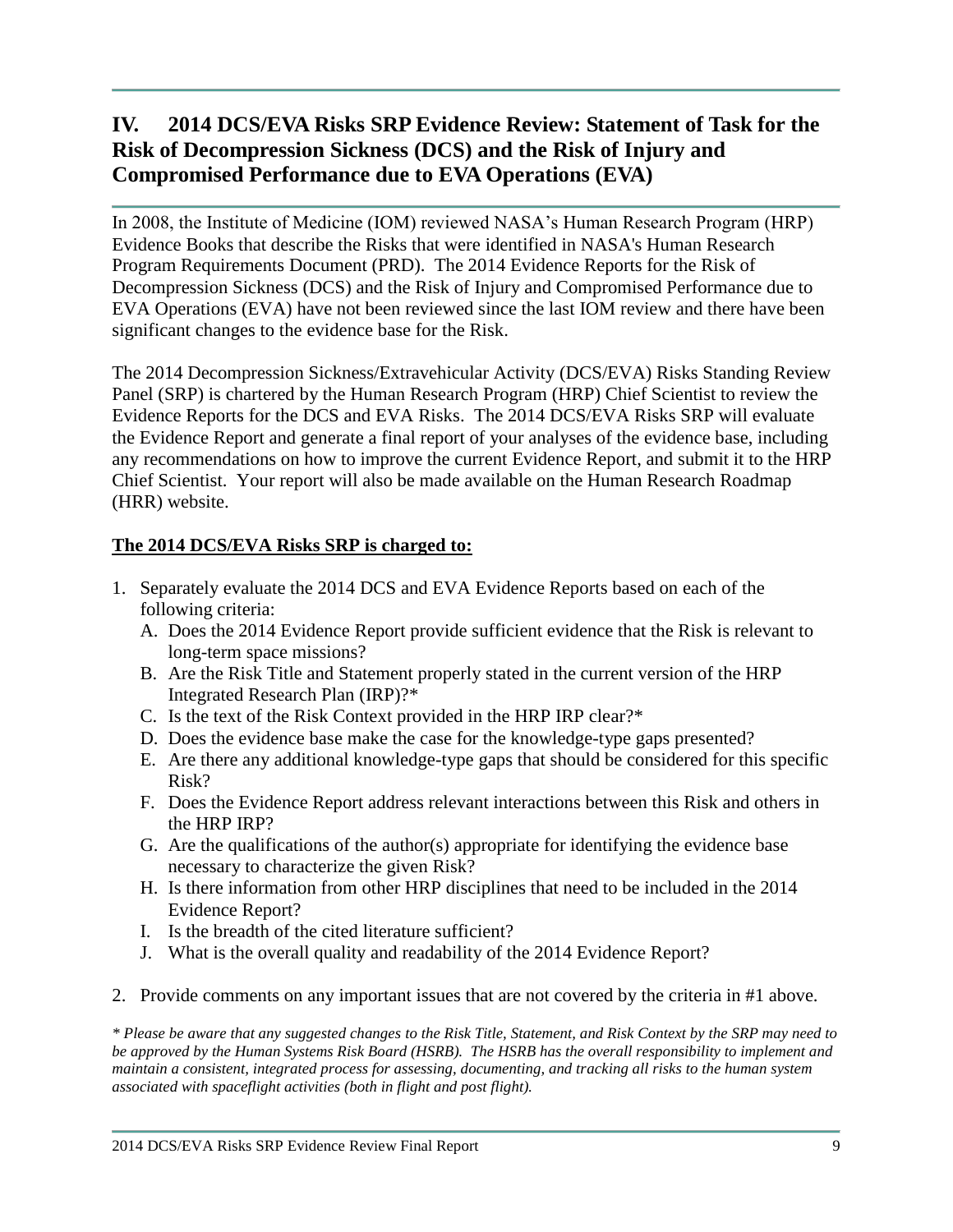### **Additional information regarding this review:**

- 1. Attend a meeting at the NASA JSC on November  $4-5$ , 2014 to discuss the Evidence Reports with the Human Health Countermeasures (HHC) Element. At this meeting, prepare a draft report for each risk that addresses each of the evaluation criteria listed in the panel charge (A-J) including any recommendations on how to improve the Evidence Report. Debrief the HRP Chief Scientist and a representative from the HHC Element on the salient points that will be included in the final report and specifically the items in the panel charge.
- 2. Prepare a draft final report for each risk (within one month of the site visit debrief) that contains a detailed evaluation of the Evidence Report specifically addressing items #1 and #2 of the SRP charge. The draft final report will be sent to the HRP Chief Scientist and he will forward it to the appropriate Element for their review. The HHC Element and the HRP Chief Scientist will review the draft final report and identify any misunderstandings or errors of fact and then provide official feedback to the SRP within two weeks of receipt of the draft report. If any misunderstandings or errors of fact are identified, the SRP will be requested to address them and finalize the 2014 SRP Final Report as quickly as possible. The 2014 SRP Final Report will be submitted to the HRP Chief Scientist and copies will be provided to the HHC Element that sponsors the DCS and EVA disciplines and also made available to the other HRP Elements. The 2014 SRP Final Report will be made available on the HRR website [\(http://humanresearchroadmap.nasa.gov/\)](http://humanresearchroadmap.nasa.gov/).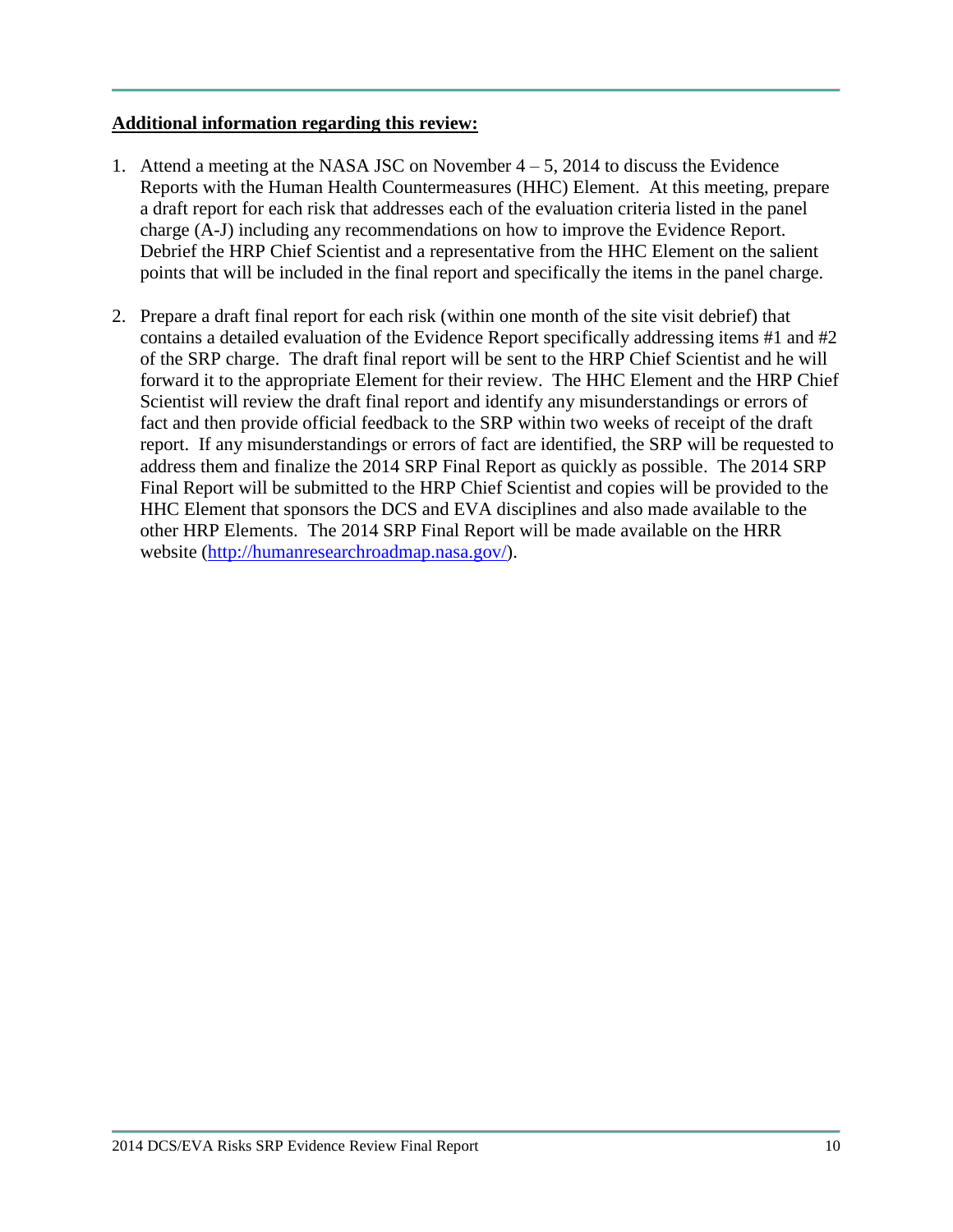## **To clarify, the Risk Statement and Risk Context are defined as follows:**

### **Risk Statement:**

"Given the CONDITION, there is a possibility that a CONSEQUENCE will occur".

Condition: a single phrase briefly describing current key circumstances, situations, etc. that are causing concern, doubt, anxiety, or uncertainty – something that keeps you up at night.

Consequence: a single phrase or sentence that describes the key, negative outcome(s) of the current conditions.

#### Notes:

The condition-consequence format provides a more complete picture of the Risk, which is critical during mitigation planning. The condition component focuses on what is currently causing concern. This is something that is true or widely perceived to be true. This component provides information that is useful when determining how to mitigate a Risk.

The consequence component focuses on the intermediate and long-term impact of the risk. Understanding the depth and breadth of the impact is useful in determining how much time, resources, and effort should be allocated to the mitigation effort.

A well-formed Risk Statement usually has only one condition, and has one or more consequences.

#### **Risk Context:**

Purpose: provide enough additional information about the Risk to ensure that the original intent of the Risk can be understood by other personnel, particularly after time has passed.

Description: capture additional information regarding the circumstances, events, and interrelationships not described in the Risk Statement.

An effective context captures the what, when, where, how, and why of the Risk by describing the circumstances, contributing factors, and related issues (background and additional information that are NOT in the Risk Statement).